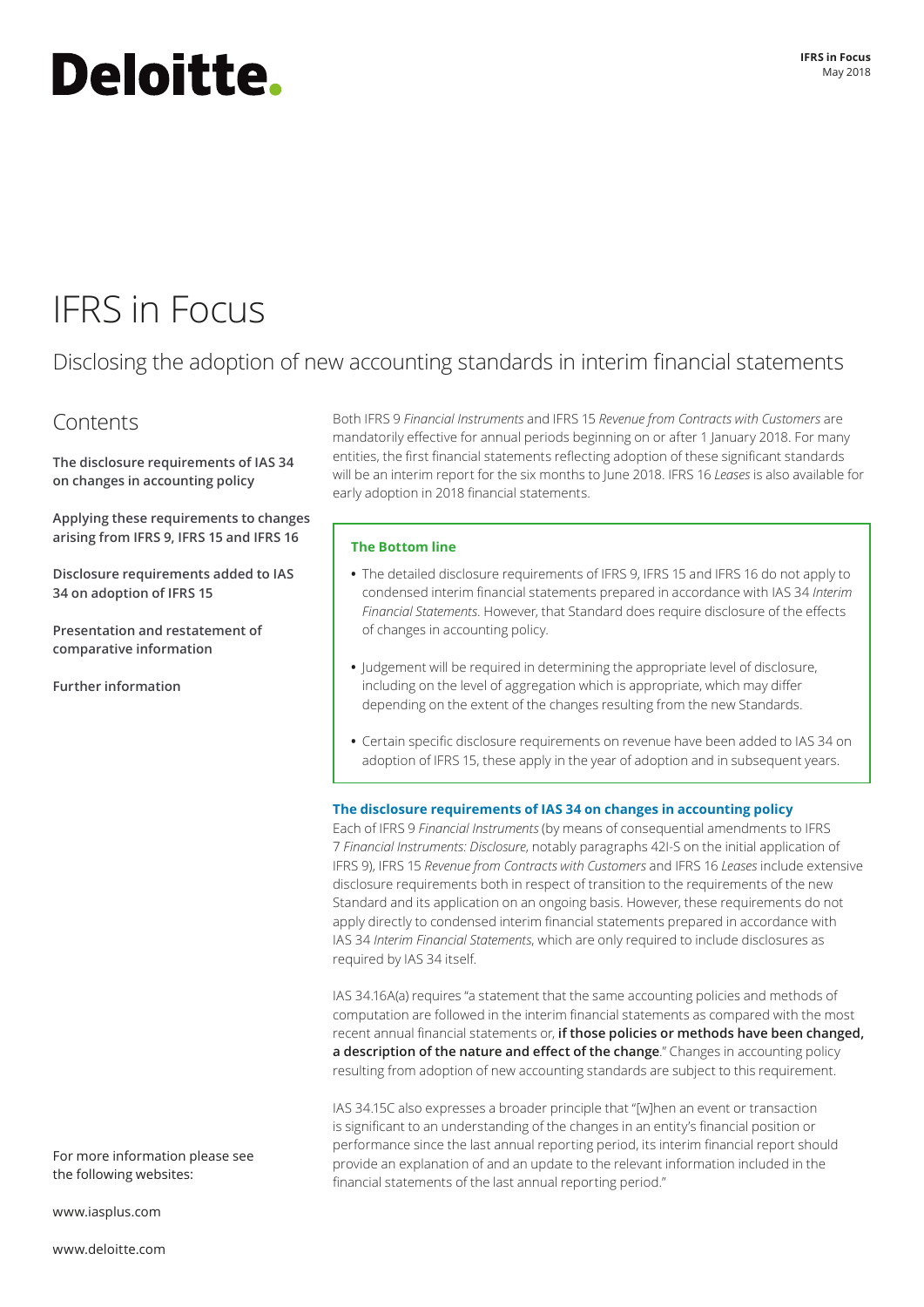<span id="page-1-0"></span>Determining the appropriate disclosures necessary to satisfy these requirements as well as investor expectations of information on changes in, for example, reported revenue and profit will necessitate the application of judgement as the appropriate level of disclosure will differ depending on the extent and nature of the changes resulting from each new Standard.

In making this assessment, entities should also take account of any additional requirements on the disclosure of changes in accounting policies applied by relevant regulators, including (but not limited to) any requirements of prudential regulators applicable to financial institutions on first-time adoption of IFRS 9.

#### **Applying these requirements to changes arising from IFRS 9, IFRS 15 and IFRS 16**

In assessing the necessary disclosures in their interim financial statements, entities should consider, inter alia, the need to provide information on the following.

#### **The new accounting policies applied**

At a basic level, the disclosures should include a meaningful explanation of the new accounting policies themselves, which will not have been included in the description of accounting policies in the previous annual report (December 2017 for a calendar year-end entity). As always, a high quality description of an accounting policy will not simply repeat the requirements of the relevant accounting standard, but will explain how those requirements have been applied to the entity's particular facts and circumstances, for example:

- **•** In respect of IFRS 15, how the five-step model for revenue recognition applies to each significant revenue stream, including how contracts are disaggregated into their component performance obligations and whether revenue from each performance obligation should be recognised over time or at a specific point in time (and, if so, at which point in time).
- **•** In respect of IFRS 9, whether each significant class of the entity's financial assets is classified as at amortised cost, fair value through profit or loss or fair value through other comprehensive income and how the expected credit loss model has been applied.
- **•** In respect of IFRS 16, how the revised definition of a lease applies to the entity's significant contracts to use, or take the output from, physical assets.

#### **The transitional method adopted and any practical expedients used**

IFRS 15 and IFRS 16 provide a choice between retrospective adoption and adoption from a 'date of initial application' (1 January 2018 for a calendar-year entity applying the new Standard for the first time in 2018) with an adjustment to equity reflecting the change in net assets arising at that date. IFRS 9 requires retrospective application but allows for certain decisions on, for example, the designation of financial assets and liabilities to be taken at the date of initial application and in certain cases provides relief from full retrospective measurement of, for example, fair value and expected credit losses.

Each Standard also provides a number of practical expedients that entities may apply either on transition (for example, to 'grandfather'the assessment of whether existing contracts meet the definition of a lease) or on an ongoing basis (for example, on the recognition of short-term leases under IFRS 16 and the identification of significant financing components in revenue contracts under IFRS 15).

When their effect is significant, disclosure of how an entity has applied the explicit choices provided by new Standards would normally be appropriate.

#### **The key judgements and estimates applied**

Each of the new standards requires the application of careful judgement and the use of estimation. For example:

**•** IFRS 9's expected credit loss model requires forecasts of future credit losses (rather than, as under IAS 39 *Financial Instruments: Recognition and Measurement*, only the identification of incurred losses), together with an assessment of credit risk to determine whether expected lifetime or 12-month expected credit losses should be included in the loss allowance.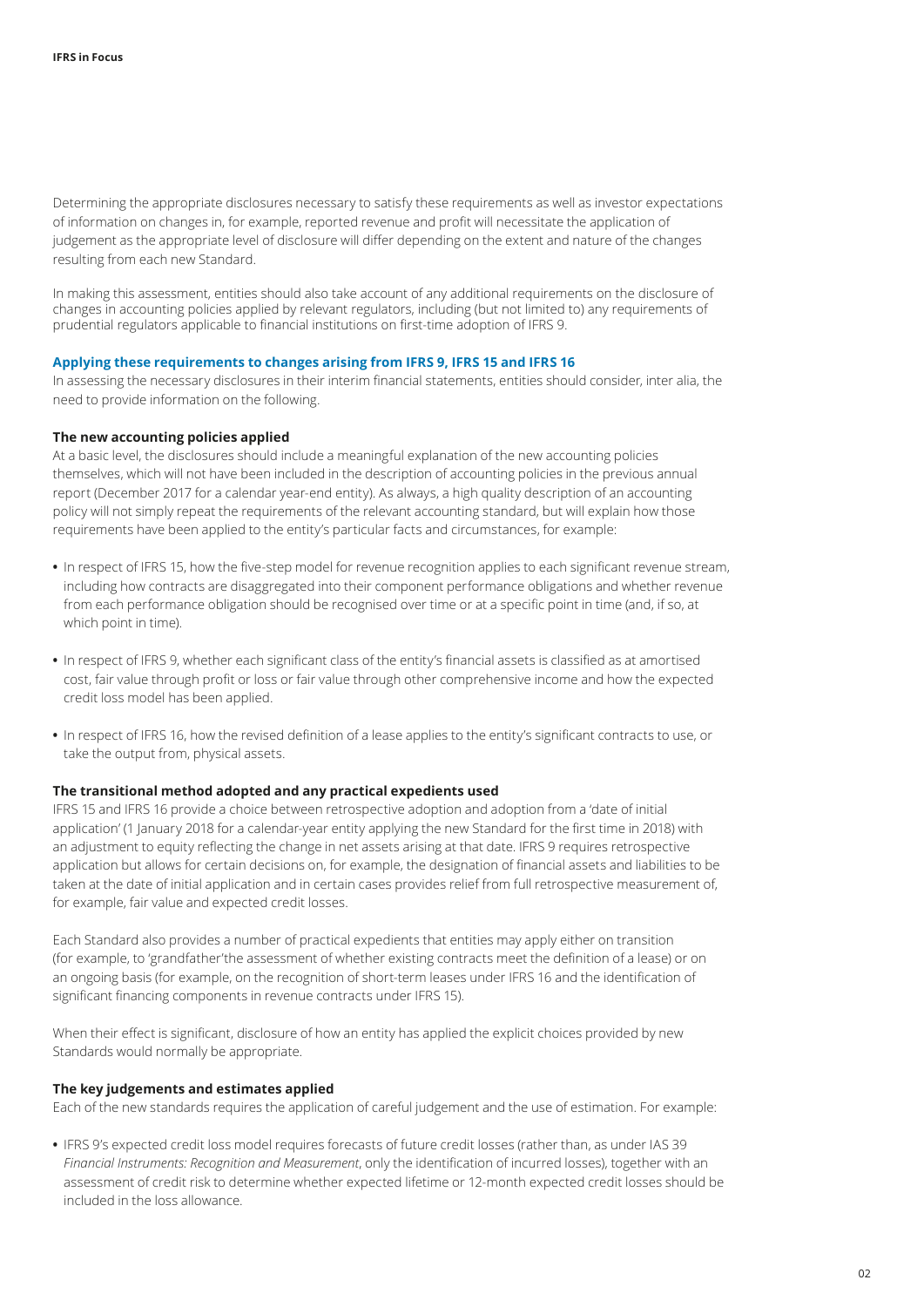- <span id="page-2-0"></span>**•** IFRS 15 requires significant judgements to be made around, amongst other things, the estimation of variable consideration and the constraint on its recognition, the 'stand-alone selling price' of performance obligations used in allocation of consideration to the components of a contract and whether (and, if so, how) consideration should be recognised as work is performed rather than at a single point in time.
- **•** IFRS 16 requires judgement in identifying whether a right-of-use asset and lease liability should be recognised and, if so, the measurement of those balances. Significantly, this requires determination of the lease term and the identification of a suitable discount rate.

Whilst the requirements of IAS 1 *Presentation of Financial Statements* on key judgements and sources of estimation uncertainty do not apply to condensed interim financial statements, an indication of the judgements taken in applying these complex new requirements can enhance the value of the disclosures provided.

#### **The quantitative effects**

When previously stated figures are restated or cumulative effect is recognised in equity at the date of initial application of a new standard, those changes should be disclosed and explained.

For annual financial statements, disclosure of the effect of changes in accounting policy on the current year financial statements is required (albeit, the new standards offer some relief from this general requirement of IAS 8 *Accounting Policies, Changes in Accounting Estimates and Errors*). This requirement is not included in IAS 34, but entities should consider whether quantitative or qualitative information on the current year effect on, for example, revenue recognised in the interim period is necessary to provide, as per IAS 34.16A(a), an understanding of "the effect of the change."

#### **Observation**

IAS 34.16A(a) does not replicate the specific requirement of IFRS 15.C8 to disclose in annual financial statements "the amount by which each financial statement line item is affected in the current reporting period by the application of [IFRS 15]" or of IAS 8.28(f) to disclose "the amount of the adjustment for each financial statement line item affected." Judgement will be required to determine the appropriate level of disclosure and aggregation necessary to provide users with an understanding of the effects of new standards applied.

In addition, whilst not directly applicable to condensed interim financial statements, the transitional disclosures required in annual financial statements might be referred to in considering whether any more specific quantitative disclosures should be provided. In particular, for financial institutions there may be an expectation from investors that the change in loss allowance on application of IFRS 9 (to be disclosed in annual financial statements per IFRS 7.42P) will be disclosed before the 2018 annual report is published.

#### **Disclosure requirements added to IAS 34 on adoption of IFRS 15**

Two specific disclosure requirements have been added to IAS 34 in respect of accounting under IFRS 15, being:

- **•** significant impairment of contract assets; and
- **•** a disaggregation (as required in the annual financial statements) of revenue depicting how the nature, amount, timing and uncertainty of revenue and cash flows are affected by economic factors, together with sufficient information to understand the relationship between that disclosure and revenue disclosed in a segmental analysis.

These disclosures are required both in interim financial statements in the year in which IFRS 15 is adopted and in subsequent years.

IAS 34 also requires that certain disclosures on the fair value of financial instruments from IFRS 13 *Fair Value Measurement* and IFRS 7 *Financial Instruments: Disclosure* be provided in interim financial statements. Whilst these requirements were not added by IFRS 9, they may need to be revised if the population of assets and liabilities measured at fair value changes on application of the new Standard.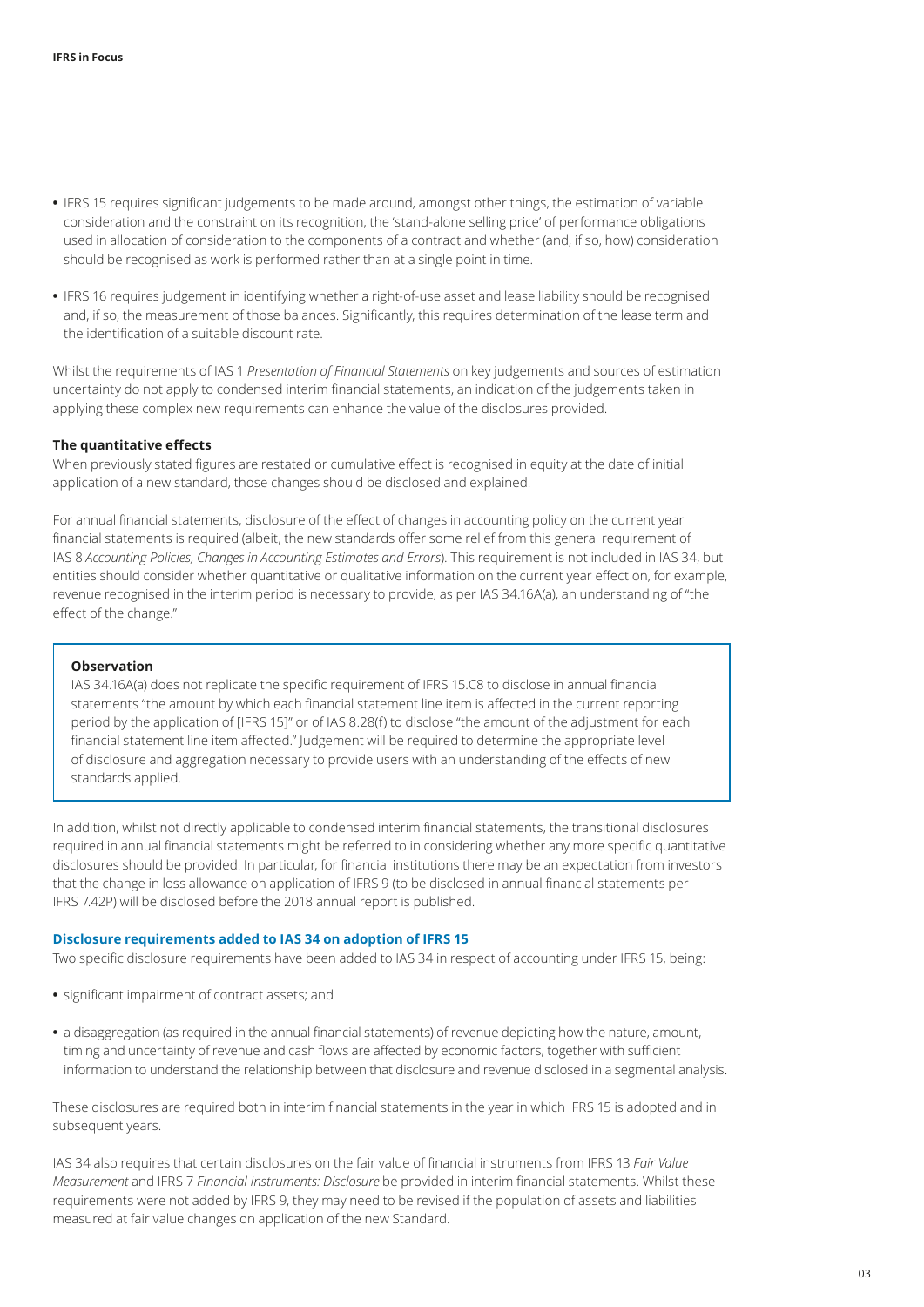#### <span id="page-3-0"></span>**Presentation and restatement of comparative information**

The requirements for comparative information in condensed interim financial statements are, like those for disclosure, included in IAS 34 itself and are only to provide a statement of financial position at the end of the preceding financial year and a statement of profit or loss and other comprehensive income, statement of changes in equity and statement of cash flows for the comparable period(s) in the previous financial year. Unlike in annual financial statements, there is no requirement to provide an additional comparative statement of financial position when a change in accounting policy is applied retrospectively.

When comparative information will be changed in the annual financial statements due to retrospective application of IFRS 9 (if not impracticable) or IFRS 15 or IFRS 16 (if that option is chosen), the comparative information provided in condensed interim financial statements should likewise be restated with appropriate, quantitative disclosure and explanation of those changes.

#### **Further information**

The effects of IFRS 9, IFRS 15 and IFRS 16 can be many and varied depending on the precise nature of an entity's transactions. A suite of resources on each standard is available via [www.iasplus.com](http://www.iasplus.com), whilst your local Deloitte member firm can be contacted in respect of assistance with projects to implement new accounting requirements.